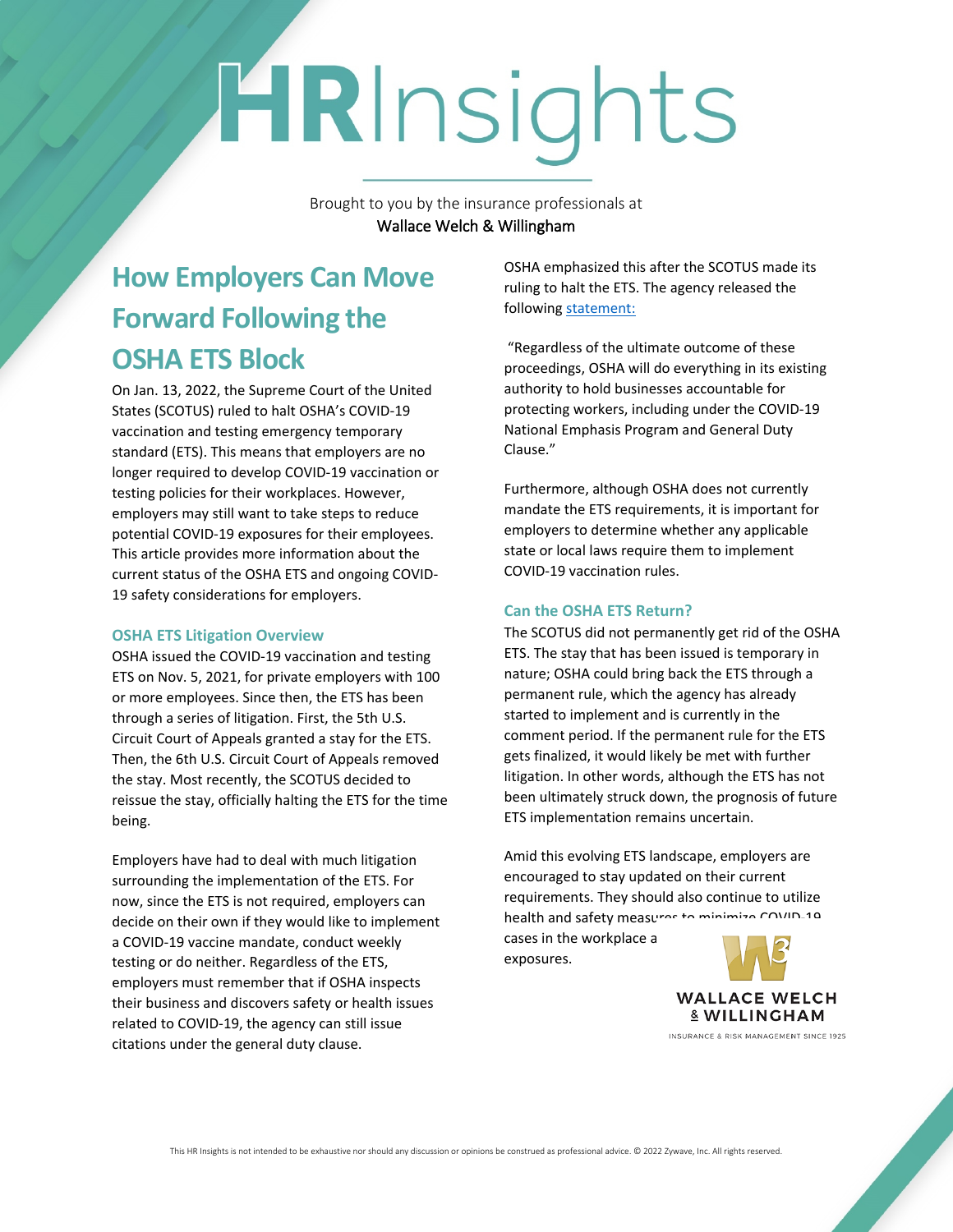#### **Determining a COVID-19 Vaccination Policy**

Considering the current state of the OSHA ETS, employers should determine what their specific policies will be regarding COVID-19 vaccination. In particular, employers need to decide whether they plan to issue vaccine mandates in their workplaces or have policies for preventing and responding to COVID-19 exposures. Employers are able to require all employees who physically enter the workplace to be vaccinated against COVID-19 so long as they provide reasonable accommodations under the Americans with Disabilities Act and Title VII of the Civil Rights Act of 1964. In any case, employers should remember to check their state and local requirements to ensure any policies they adopt are compliant.

Key questions employers should consider when determining whether they should implement a COVID-19 vaccine mandate include:

- What does the workforce think about the mandate? What are the general concerns employees have with a vaccine mandate?
- How will the mandate be introduced to employees? Will there be an informational session to address any questions or concerns employees may have prior to mandating the vaccine?
- How will exemption requests for religious concerns or disability issues be handled? Will these issues be addressed consistently and in a timely fashion to prevent any legal issues?
- Will the mandate create difficulties in retaining employees or motivate employees to seek other employment with businesses that don't require the vaccine?
- Will any employees need to be hired to deal exclusively with all COVID-19 related policies, or can the HR team handle any questions, concerns and issues that may arise from such policies?

If employers decide against a vaccine mandate, they should make sure they have effective health and safety policies and procedures in place to protect their unvaccinated employees. Doing so can help create a safer environment for all workers. Some COVID-19 safety precautions to consider include the

implementation of physical distancing expectations, facecovering requirements and weekly COVID-19 testing.

If employers decide to require weekly testing, they can use the OSHA ETS as a guide for keeping records as well as developing and implementing such a policy. Some matters employers should examine when requiring COVID-19 testing include:

- Whether tests are readily available
- Who will manage testing procedures
- What recordkeeping processes are required for collecting test results
- Whether recordkeeping processes are compliant with applicable regulations
- Whether employees are able to obtain tests in the areas in which they live (if the tests are not provided at work)

These are all important factors for employers to review before introducing COVID-19 testing requirements into the workplace. Employers should carefully weigh the pros and cons of each factor before making a final decision.

#### **Vaccine Incentives**

If employers decide to encourage employees to receive the COVID-19 vaccine instead of requiring it, they may want to consider providing vaccine incentives. Some common incentives include monetary bonuses or additional paid time off. According to the Equal Employment Opportunity Commission, employers are permitted to provide these incentives to their employees. Employers are not limited or prevented from doing so, provided that employees voluntarily provide documentation or other confirmation of their vaccination status from a third-party provider.

To clarify, employers are permitted to offer vaccine incentives as long as they are not coercive in nature. Since the vaccination process typically entails employees filling out pre-vaccination questionnaires, providing significant incentives could make employees feel pressured to provide medical information they may not want to share. It's also important to note that employers cannot offer incentives to employees to have their family members get vaccinated.